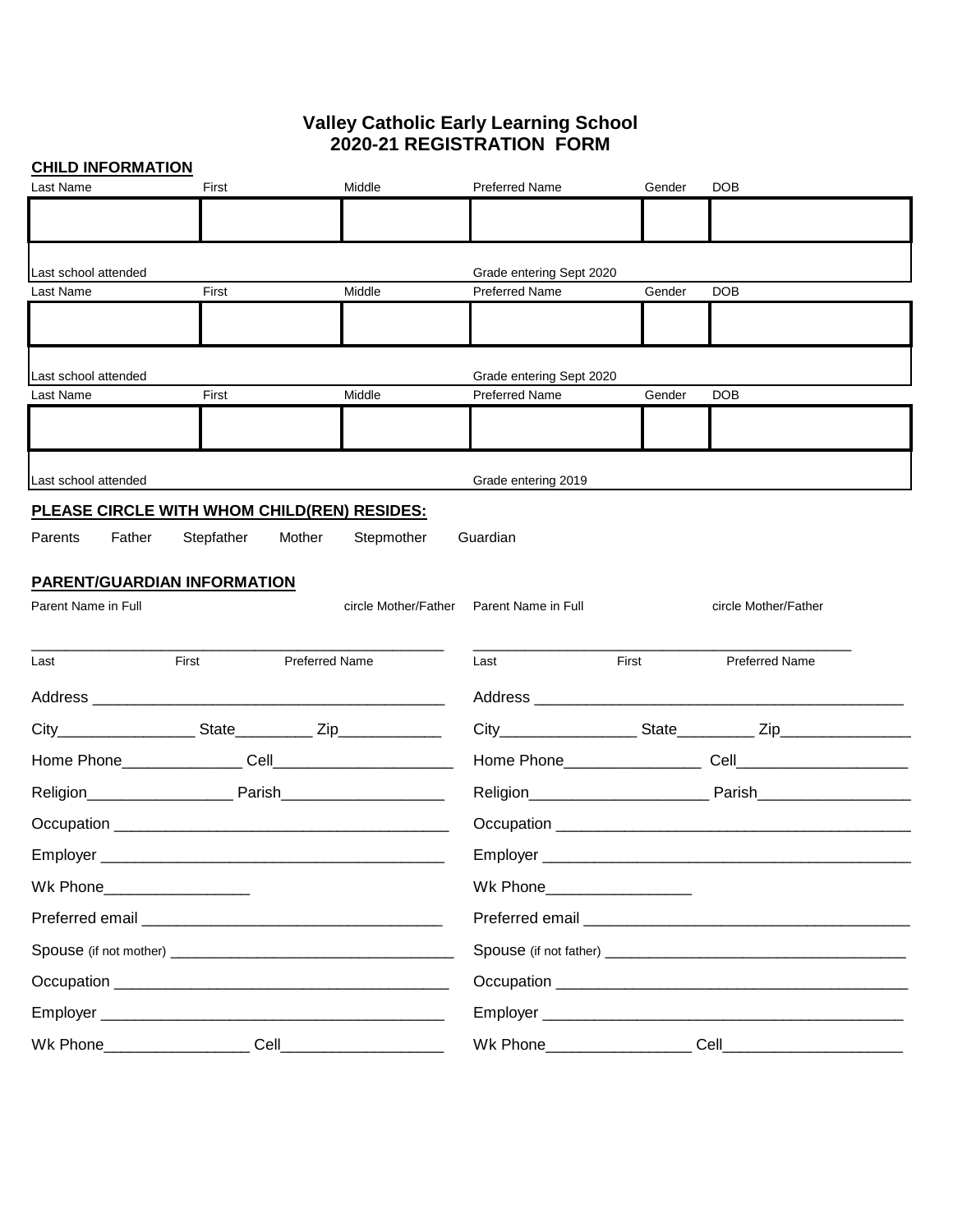|                                                                                                    | PERSONS (OTHER THAN PARENT/GUARDIAN) AUTHORIZED TO PICK UP YOUR CHILD:                                               |  |  |  |  |
|----------------------------------------------------------------------------------------------------|----------------------------------------------------------------------------------------------------------------------|--|--|--|--|
|                                                                                                    |                                                                                                                      |  |  |  |  |
|                                                                                                    |                                                                                                                      |  |  |  |  |
|                                                                                                    |                                                                                                                      |  |  |  |  |
|                                                                                                    |                                                                                                                      |  |  |  |  |
| <b>PARKING INFORMATION</b>                                                                         |                                                                                                                      |  |  |  |  |
|                                                                                                    | Vehicle Make: ________________________Model: ______________________License # ___________________Color_____________   |  |  |  |  |
|                                                                                                    | Vehicle Make: _______________________ Model: ________________________License # ___________________Color ____________ |  |  |  |  |
|                                                                                                    | IN CASE OF EMERGENCY & PARENT/GUARDIAN CANNOT BE REACHED, PLEASE CALL:                                               |  |  |  |  |
|                                                                                                    |                                                                                                                      |  |  |  |  |
|                                                                                                    |                                                                                                                      |  |  |  |  |
|                                                                                                    |                                                                                                                      |  |  |  |  |
|                                                                                                    | If child is Kindergarten or older, date of last Tetanus shot ___________________                                     |  |  |  |  |
|                                                                                                    |                                                                                                                      |  |  |  |  |
|                                                                                                    |                                                                                                                      |  |  |  |  |
|                                                                                                    |                                                                                                                      |  |  |  |  |
| <b>SCHOOL-AGE: AFTER SCHOOL SCHEDULE/TUITION</b>                                                   |                                                                                                                      |  |  |  |  |
| Families with School-age Children (Kindergarten-5th Grade):<br>After School Monthly (if available) |                                                                                                                      |  |  |  |  |
|                                                                                                    |                                                                                                                      |  |  |  |  |
| Two Days per week                                                                                  |                                                                                                                      |  |  |  |  |
| Three Days per week                                                                                |                                                                                                                      |  |  |  |  |
| Four Days per week                                                                                 |                                                                                                                      |  |  |  |  |
| _____ Five Days per week                                                                           |                                                                                                                      |  |  |  |  |

\*space in the school-age program is limited and will be accommodated on a first come, first serve basis. Students may be placed on a waitlist for school-age enrollment.

\*a change of schedule form will need to be filled out when changes are needed

\*changes cannot be accommodated mid-month (see handbook for more information)